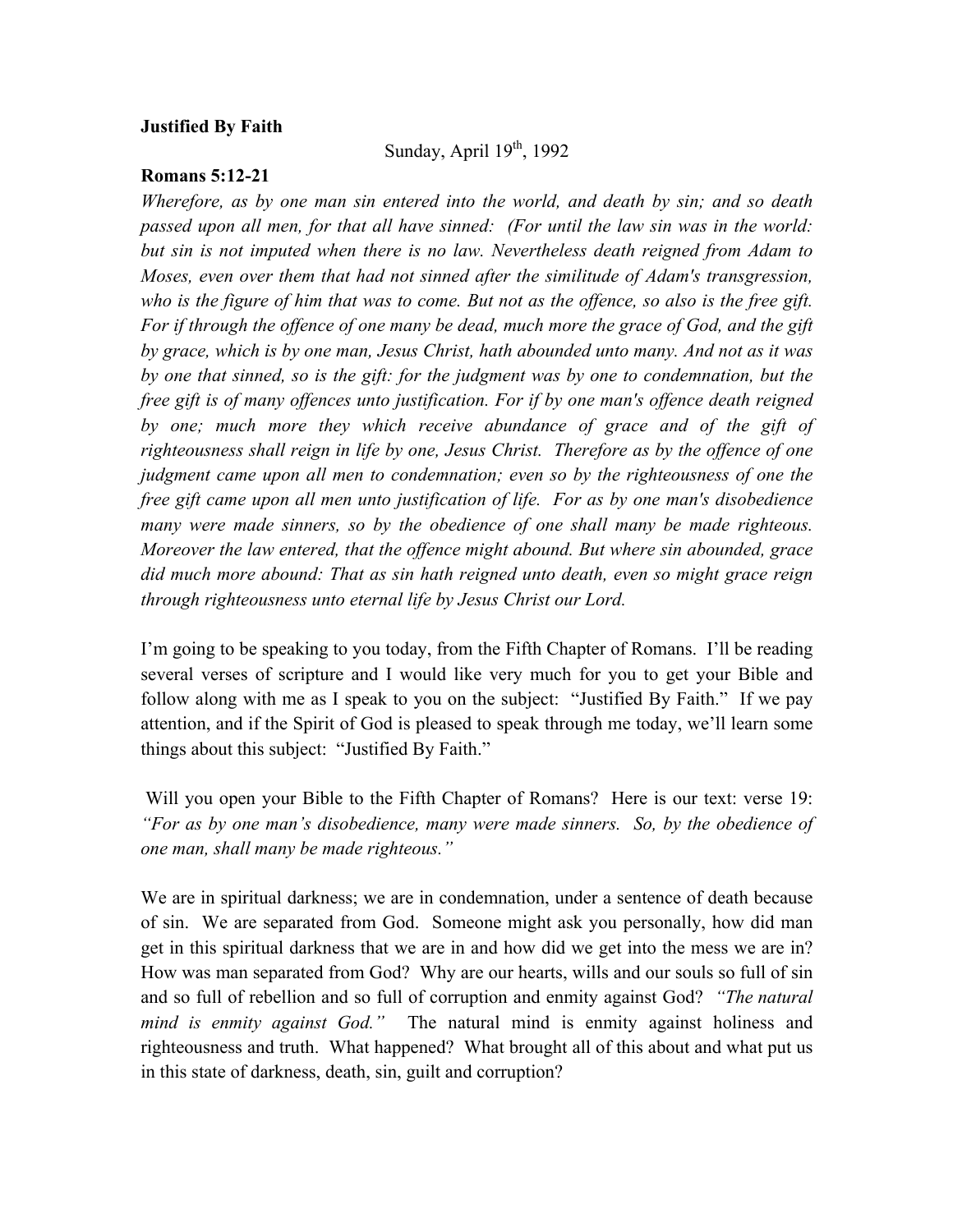Turn to the passage in Romans Chapter Five. According to the scriptures, the reason that we are in the mess we are in is because of our father Adam. God made one man; He made Adam. He said, *"Let us make man,"* and He made Adam. He called Adam (red earth). Adam was taken from the dust of the earth.

He was created in the image of God without sin. The scripture says, *"Holy and upright."* Adam was the head of the whole human race. That was the beginning of the human race when God made Adam. He was the only man that God ever made. All others came directly from him. We can trace our roots right back to Adam.

Adam is called the federal head, he's called the beginning of the human race, and he is, according to the scripture, the representative of the whole human race. As our head, we stood in him. When he fell, we fell in him. When he sinned, we sinned in him. Adam sinned and we sinned in him. He was the head of the human race. We were all in his loins. Through him, sin, death and judgment passed upon all men.

You may say, "Well preacher, can you make good on that?" I certainly can, if you will look at Romans Chapter Five. God made Adam. When he made Adam, He made the whole human race. All of us stood in him. He represents us. He is the head of the whole human race. When he sinned, we sinned. When he fell, we fell. When he died spiritually, we died spiritually.

Let me show you that. Turn to Romans Chapter Five and let's look at verse 12. I want you to listen. If words can mean anything at all, these words are clear and plain. It says in Romans 5:12: *"For by one man sin entered into the world and death by sin. And so, death passed upon all men. For, in him, all sinned."* Do you see that? That is pretty clear isn't it?

All right, look at verse 15 in the same Chapter. I'm just going to read part of this verse and part of a few others because I am going to come back later and read the other parts. The first part refers to our relationship with Adam. The scriptures are going to tell us how we stood in him, how we fell in him and it will tell us of his representation. It will be telling us that because of his sin, darkness, sin and death was passed upon us.

Listen to Romans 5:15, *"Through the offense of one all are dead."* God said Adam, "In the day you eat of the forbidden tree, you will die." Adam ate and he died. He died spiritually. He didn't die physically. He lived many years after that, (physically), but he did die, spiritually.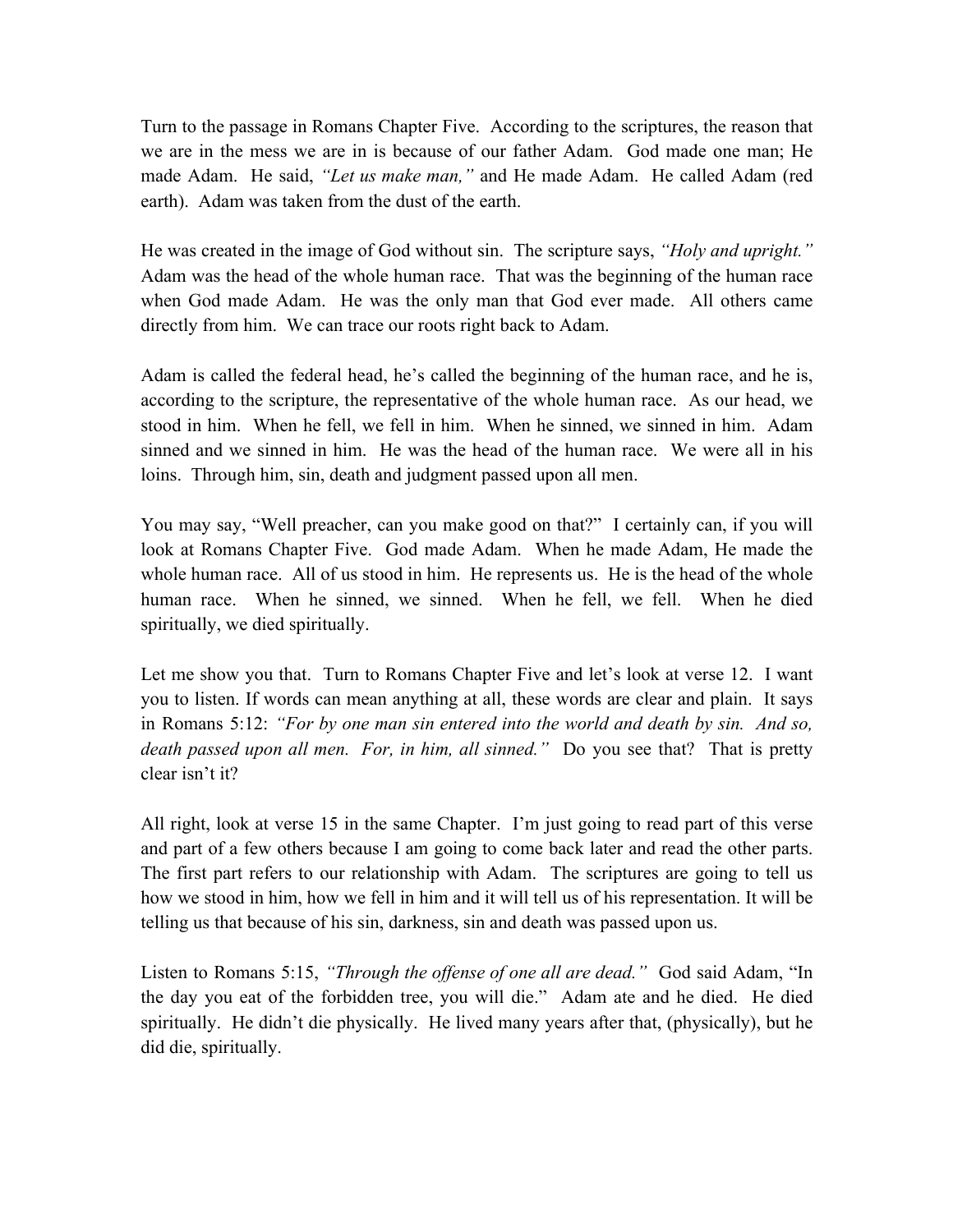You can see the results of that fall, and the results of that sin. Before Adam fell, he walked with God. After he ate the forbidden fruit, he ran from God. Before Adam fell, before he sinned, he was naked, and didn't know that he was. He had no thought of sin, and no imagination of sin. Both the man and his wife had no clothes on. They weren't embarrassed. They didn't feel any guilt at all.

Before he fell, God gave him this precious wife, a helpmate. He called her Eve, the mother of all. He talked about his care for her. But after he fell, he wanted God to blame her for his condition. He says, "It's not my fault, it is the woman you gave me."He hid from God, and he ran from God. He began to sew fig leaves together to cover himself. He tried to cover his nakedness. He had anger against his wife. He had selfrighteousness. He tried to excuse himself because of his fall (his sin).

This is all the result of death, spiritual death. There is lack of holiness, and lack of righteousness, and the condition of Adam. These things are passed on to us. The reason you understand what I am talking about, is because that is the way we are.

Look at verse 17 in Romans Five, *"By one man's offence, death reigned."* Who was the one man? It was Adam. When did it happen? It happened in the beginning. Where did it happen? It happened in the Garden of Eden. Why did it happen? It was the result of Satan's temptation. Adam listened, and Eve listened to Satan and they rebelled against God. *"So, death passed upon all men."* Isn't that clear?

Someone might ask, "How did we get into the mess that we are in and how did spiritual death, condemnation and corruption pass upon all men? Why is our nature like it is? Why is it so much easier to do wrong than to do right? Why does sin come so easily for us?" Because our nature is sin. It is a principle that lives within us. We got it from our father, Adam.

Look at verse 18: *"For by the offence of one man, judgment came upon all men to condemnation.*" It was by one man's offence. The text that I read to you a moment ago, in verse 19 says, *"For by one man's disobedience, many were made* (became) *sinners."* By natural generation, (conception and birth) sin is passed on to all men, through Adam.

David wrote about it in Psalm 51: He said, *"In sin my mother conceived me. I was shapen in iniquity. I was brought forth speaking lies. I came forth from the womb, telling lies."* I was estranged from God, (with all these potentials, possibilities and principle of sin within me). My friends, nothing could be clearer than this fact. I don't know how to make it plainer. I don't know how to make it clearer. *"By one man*, (isn't that what it said), *sin entered into the world and death by sin."* There, by sin, death and darkness,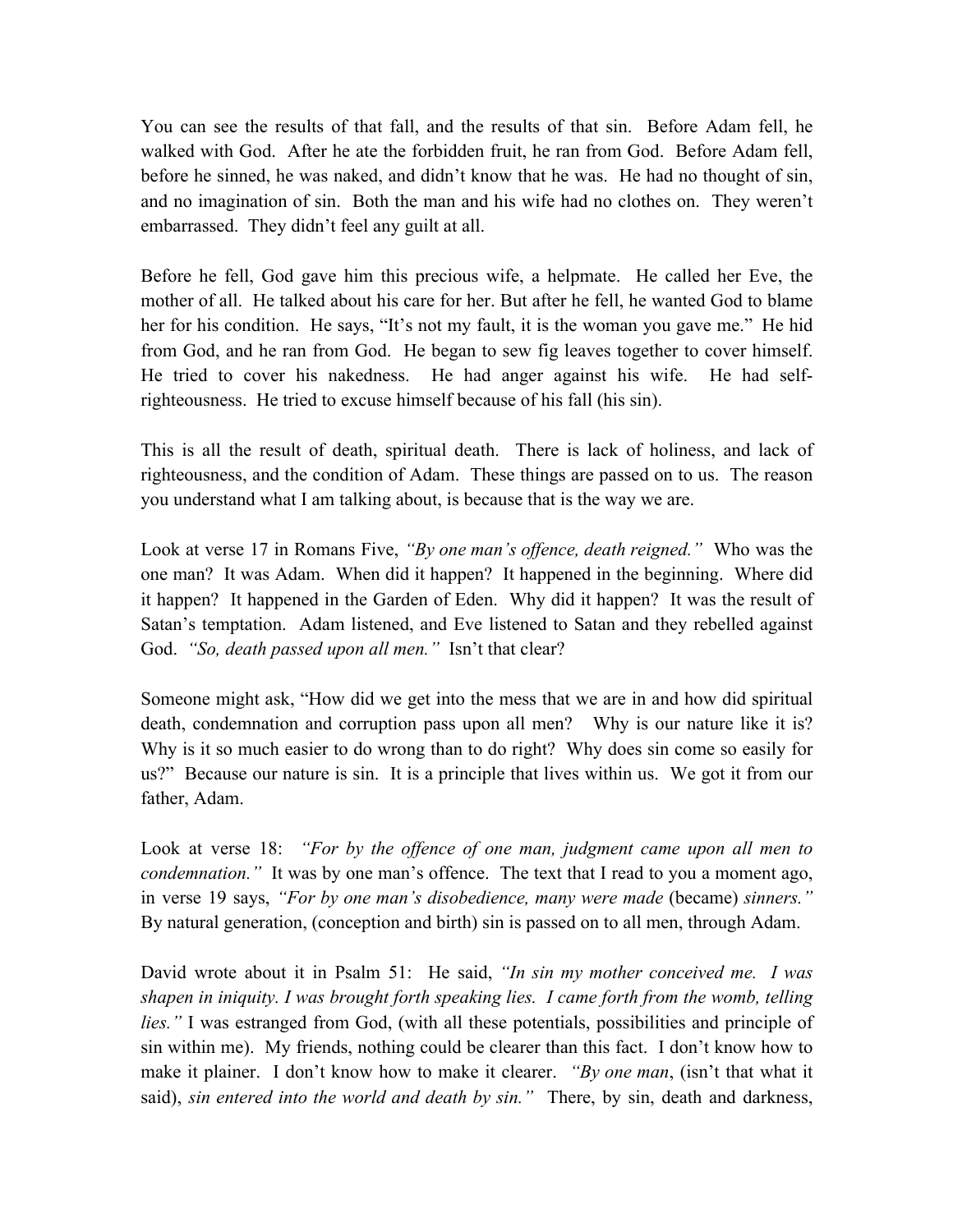disease, and condemnation, passed upon all men. For, in that one man everybody sinned. That is what it says in the scripture. I just read it to you.

I wish you would *"Search the scriptures to see if these things be so."* It is not a matter of what I think or what some other preachers think, or what you think. It is not a matter of our tradition or what our fathers have handed down. Someone might say, "Well, that is not what I have been taught." Well, that is not the issue. The issue is to answer that question, How did we get into the mess that we are in? How did we get separated from God? How did death and condemnation become our way of life?

God didn't make man that way. Man wasn't made to die. It says, *"God made him in holiness. God made him in uprightness. God made him in His own image."* But, he sought out many evil inventions. You see, I read it to you over and over again in Romans 5; verses 12, 15, 17, 18, and 19. *"By one man, sin entered. Through the offence of one man, all are dead. By the offence of one man, judgment came upon all men. By one man's disobedience, many were made sinners."* That is where it started and that is where it came from. That is how it came upon us.

Now then, here is the second question: Someone might ask you, "Well, how can we be delivered out of this mess we are in? Is there a way of life? Is there a way of forgiveness and justification? Is there a way of deliverance from this state of death, darkness and condemnation? Is there life for death? Is there light for darkness? Is there deliverance from condemnation?" Well, according to the same scriptures, it is right there where you are looking in Romans Five.

The way out of the mess we are in, the way out of death and condemnation and darkness is really by the same way we got into this mess, by representation and by substitution. It was by the work of another. In other words, Paul wrote in First Corinthians 15, *"By man came death, by man came the resurrection of the dead. By one man sin entered this world.*" By one man, (the God-man), righteousness, holiness and life came into this world. Christ said, *"I am come that they might have life."* 

Now, let's look at some of the scriptures. That is what it says in First Corinthians 15, *"As in Adam we died, so in Christ we are made alive."* By man came death and by man came the resurrection. Now, listen to the same scripture. I am going to turn back to Romans Chapter Five. I'm now reading the second part of each of these verses. Note it there in your Bible. Take your pen and underscore it and take notes. Study these things. That is what the noble Bereans did. *"They searched the scriptures to see if these things be so."*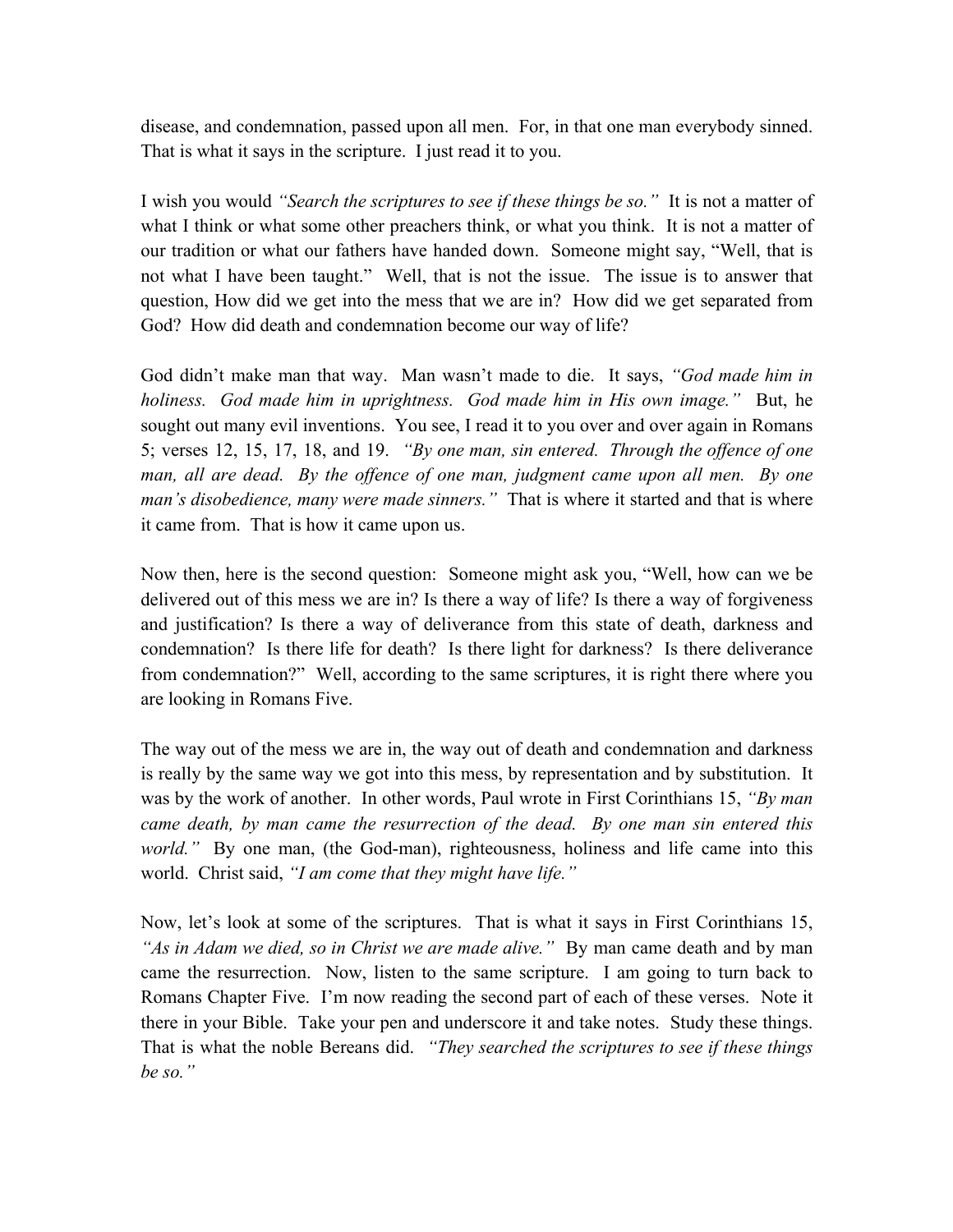Now, in Romans 5:15: *"For if through the offence, the guilt of one, many be dead, much more the grace of God and the gift by grace which is by one man, Jesus Christ hath abounded to many."* By one man's sin and disobedience and rebellion, we became sinners. He represented us. It was imputed and imparted to us a nature of evil, even so, by another man, by the second Adam. *"The first Adam is of the earth, earthy. The second Adam is the Lord from heaven."* So, by the obedience of another man, the Godman, and by the sacrifice and righteousness of another man, we can have holiness. We got sin through Adam and we get righteousness through Christ.

Look at verse 17; look at it! *"For if by one man's offence, death reigned by one, much more, they which receive abundance and the gift of righteousness shall reign in life by one man, Jesus Christ."* Do you see it there? Look at verse 19, *"By one man's disobedience the many were made sinners."* In other words, everybody who was in Adam's loins when he sinned they died in him. Who is that?

Well, that is you and me and that is every human being. That is everybody in America, Australia, England, Mexico, Canada, Spain, France and Africa. It is everybody. Our roots can be traced back to Adam*. "So, by Adam's sin, by one man, sin entered the world, and death by sin so death passed upon all people and all men. All men come short of the glory of God."* By that one man's disobedience, many were made sinners. It was everybody who was in him and everybody who was represented by him. It was everyone who was in that covenant of works of which he was the representative.

Do you see that word, "*so*"? "*Even so*, (by the same token), *by the obedience of one, shall the many be made righteous."* In other words, Christ Jesus was a representative man. He came into this world as our Federal Head, as our Representative. God sent Him as a Covenant Head of a people.

I don't know how it can be made any plainer. I just do not know. Christ was the second Adam; that is what He is called. *"The first man is of the earth, earthy, the second man is the Lord from heaven."* In the first man Adam, the scripture says, *"In him we died, the second man, Christ, is the Lord from heaven and in Him we live."*

In Galatians Four, verse 4 it says this, *"when the fullness of the time was come, God sent forth His Son, made of a woman."* God made the first man out of the dust of the earth. He said, *"Dust thou art, to dust shalt thou return."* That first man was made of the dust of the earth and everybody came from his loins. Even the woman was made from that first man.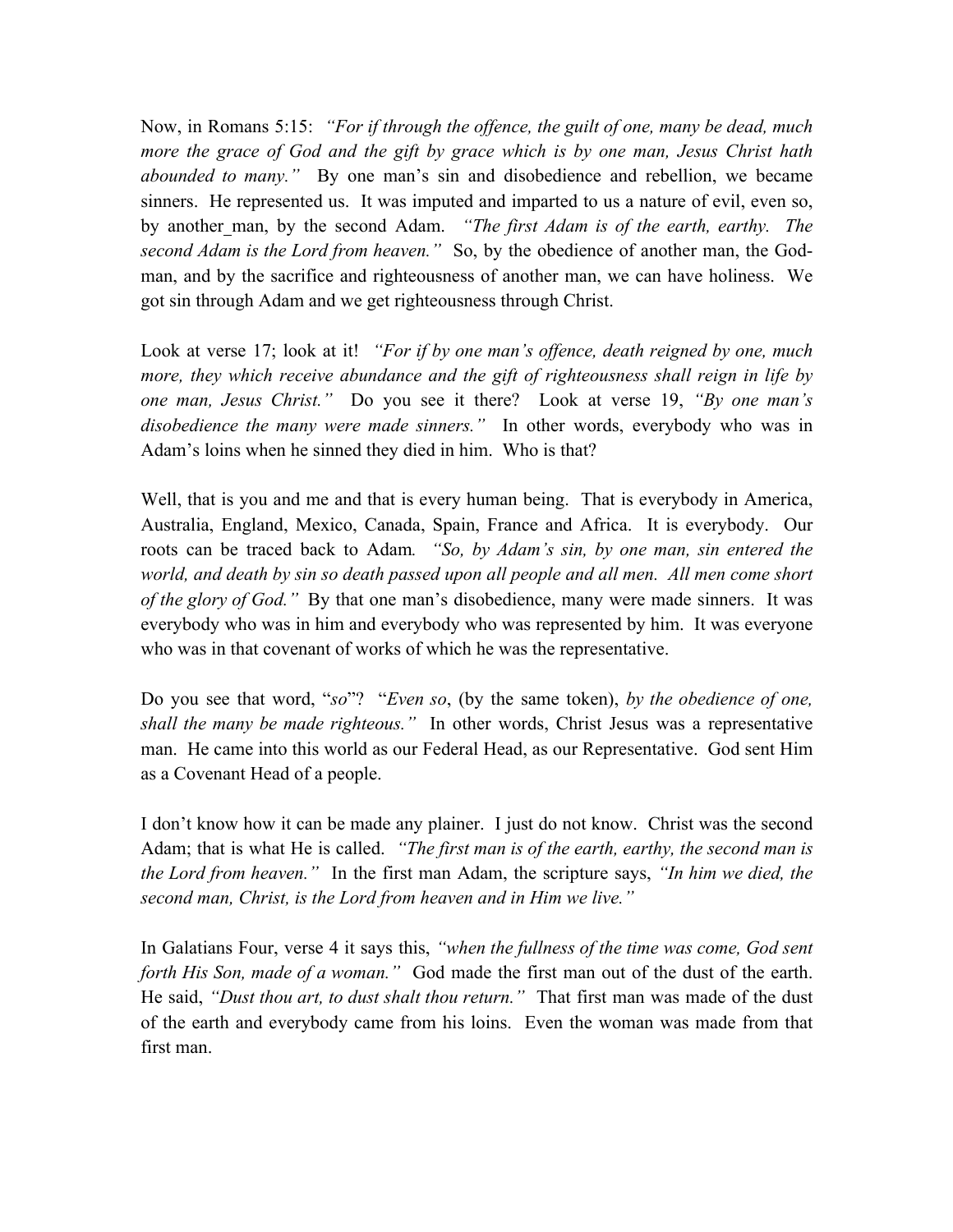God caused a deep sleep to fall upon Adam and took a rib from his side and made a woman. She was under his headship; he represented her. We came from the first man, Adam. The second Adam is the Lord from heaven. *"He was made of a woman."* The Holy Spirit came upon that virgin and conceived in her the Son of God. God prepared a body for him.

I want you to look what happened in the garden. I'm going to be getting really personal and I want you to listen carefully. If you will look what happened in the garden, when that first man who represented sin in all of us, you will see that this state of guilt, condemnation and death was universal.

I had a fellow come to our church one time. It was years ago. He went away and said this, "That is the first preacher I ever heard to say publicly from the pulpit that he is a sinner." My friend, that ought not to be! The scripture says, *"All have sinned and come short of the glory of God."* The scripture says, *"Death passed upon all men."* It says, "*All we like sheep have gone astray. We've turned everyone to his own way. There is none that doeth good, no not one. There is no difference between the Jew and the Gentile, all have sinned."* This fall of Adam was universal.

All who are in him, and all who are by him, and all who are from him, and are of him, all are universally sinners. God says, *"From the soul of our feet, to the top of our heads, we are sinners."* There is nothing good in us. *"There are none good, no not one. There are none that understandeth. They all do fade as the leaf. Even our righteousnesses in God's sight, are filthy rags."* That's true!

Let me shock you! This state of death and darkness and sin is not only universal but also it is unchangeable. It is unchangeable by any human means or by any human effort. It is unchangeable by any deeds, works, and religion or by any profession. You can't change your old heart. God can change your heart, but you can't. You can't do anything about your record. God can, but you can't. You cannot change your state of darkness, death, wickedness and condemnation. *"By the deeds of the law, no flesh shall be justified."*  That is what God says*. "It's not by works of righteousness which we have done. In the flesh dwelleth no good thing. In the flesh, no man can please God."* 

What happened in the garden as a result of Adam's sin and rebellion brought condemnation, guilt, sin and death. It passed upon all men universally. *"There is none that doeth good, there is none that seeketh after God, there is none that understandeth and there is none without sin. If you say you have no sin, you are a liar and the truth is not in you. If you say you have not sinned, you make God a liar."* You are deceived, my friend and you are a sinner.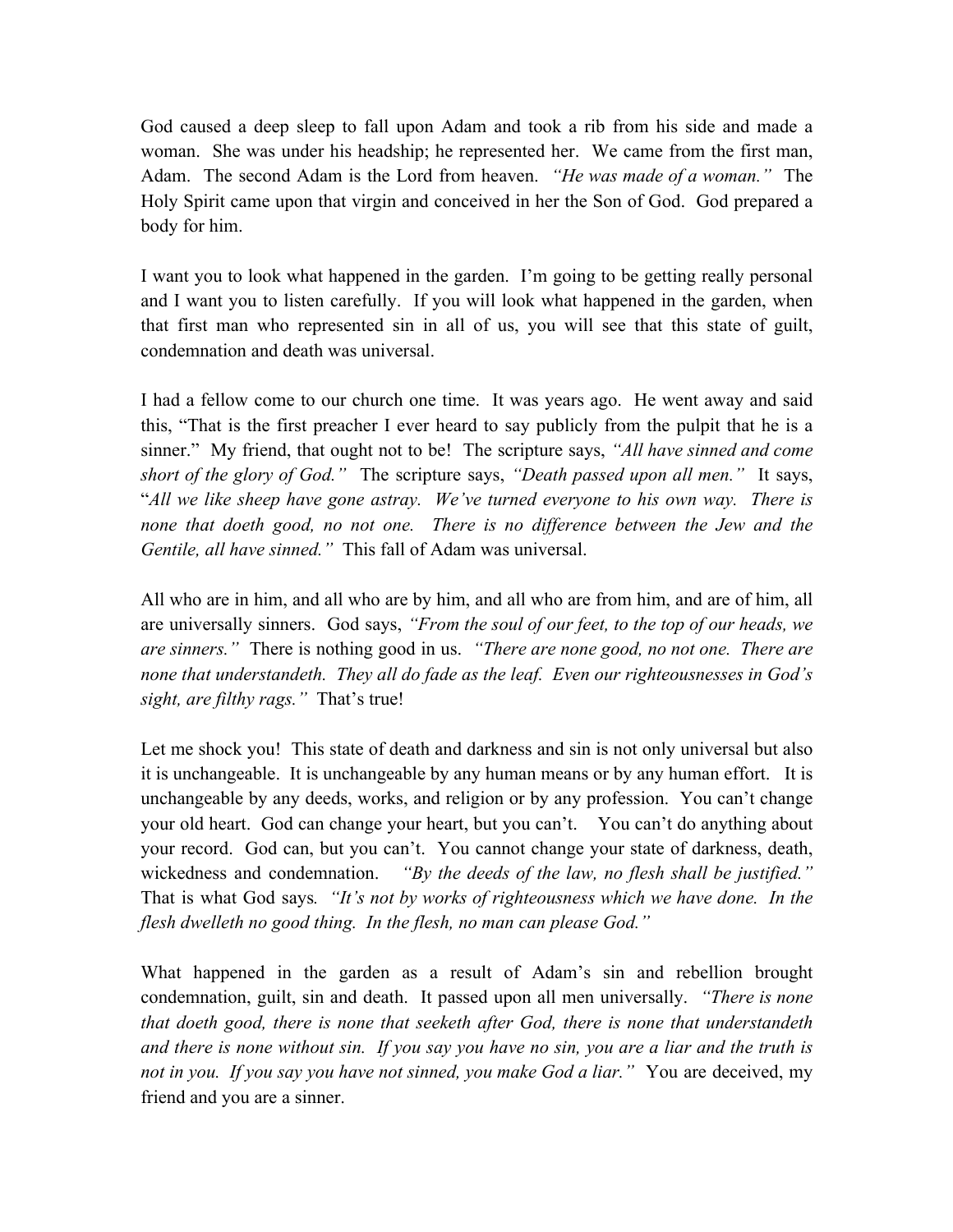The disciples asked the Lord this question, *"Well, who can be saved?"* Do you know what the Lord answered? He said, *"With men it is impossible."* It is impossibility for sinners to save themselves. Spiritual death is universal, spiritual death is unchangeable, as far as human effort and works are concerned.

Do you know how Paul described us in Ephesians Chapter 2:12? He said, *"At that time, you were without Christ having no hope and without God in this world."* Now, let's go back to that question that the disciples asked the Master. *"Then who can be saved?"* Our Lord said, *"With men it is impossible,* but I thank God that He added the next statement, "*but with God all things are possible."* What I can't do, God can do. That is what I am saying. You can't change that heart of yours, but God can give you a new heart. You can't change your record, but God can send His Son, down here and wipe it out and cover it. He can blot it out and give you a new record, and a new name.

You can't change yourself, but God can change you. Listen to Ephesians Two, *"You hath He quickened who were dead in trespasses and sins. In times past, you walked according to the course of this world, according to the prince of the power of the air. It is the Spirit that now worketh in you, the children of disobedience. Among whom we all had our conversations in times past in the lust of our flesh, in the lust of our minds and in the pride of life. We were children of wrath, even as others."* 

Oh, but God! There is impossibility of restoration and the impossibility of change. The impossibility of deliverance, *"But God who is rich in mercy, for His great love wherewith He loved us, even when we were dead in trespasses and sins hath quickened us together with Christ. By grace are you saved and has raised us up together. He hath made us to sit together in the heavenly places in Christ Jesus."* Yes, with men it is impossible*,* but not impossible with God*. "For with God all things are possible."* 

But, the key is here. The law has to be honored. So, God sent a man to do it. Justice has got to be satisfied. So, God sent a man that could do it. Do you see what I am saying? *"By one man, sin entered the world, death by sin, so death passed upon all men. By one man's disobedience we were all made sinners. By one man's sin, came judgment and condemnation and it passed upon all men."*

God's Holy Law still stands. God said that it must be obeyed (any man who is justified, any man who is accepted, and any man whom God receives), that Holy Law of God has to be honored and satisfied. *"With men it is impossible."*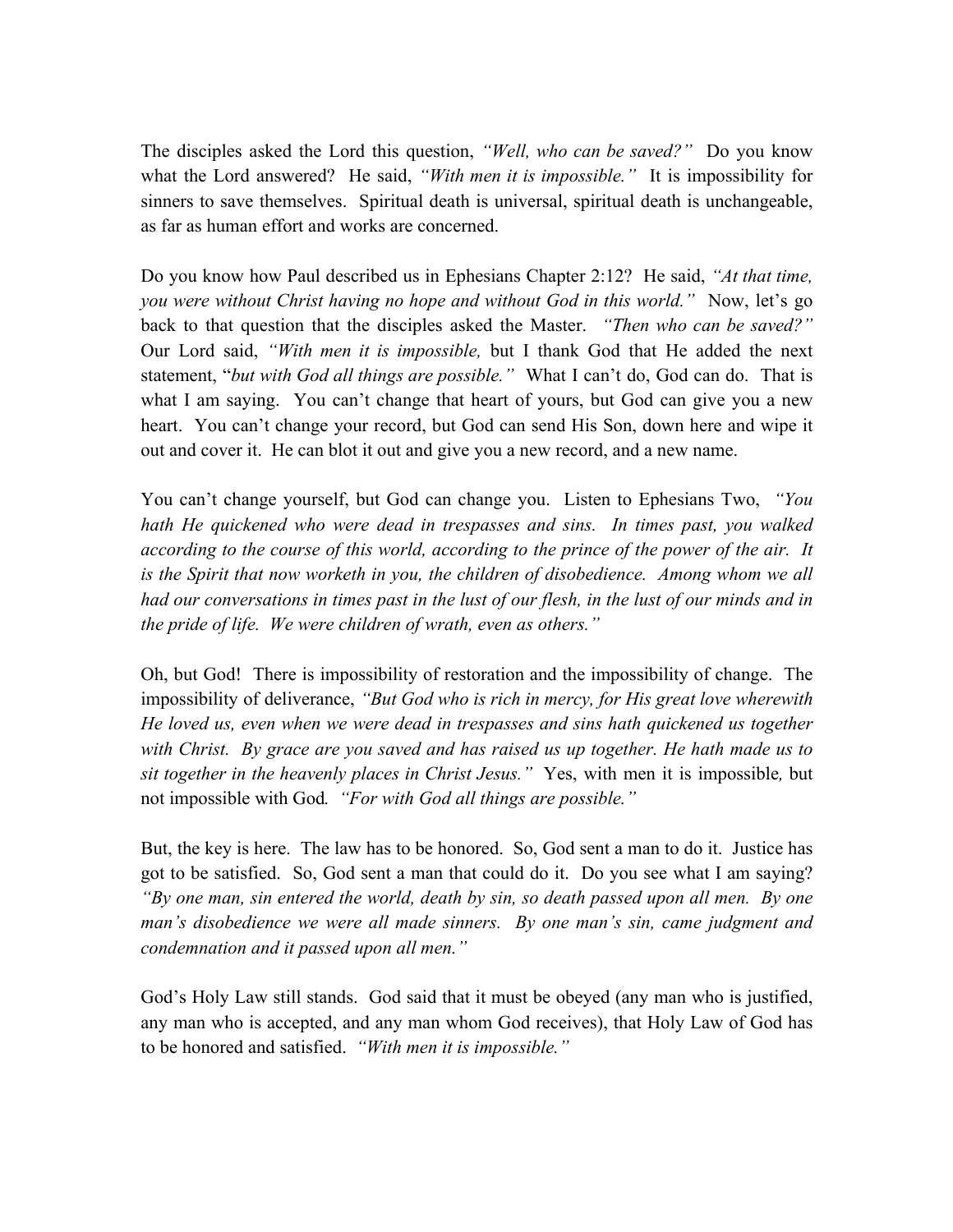God sent the man, the man Christ Jesus. The God-man came into this world. It is not impossible with Him. *"He was made in the likeness of flesh, tempted in all points as we are, yet without sin."* He honored the law. He said, *"I always do those things that please my Father. Which of you can charge me with sin?"*

Even Pilot said, *"I find no fault with Him."* The heavenly Father said, *"This is My Son in whom I am well pleased."* Read First Corinthians 15, for me. Read that some time. That Adam, that second Adam, the Lord from heaven, honored the law fully. *"By one man's disobedience we were made sinners, by that other man* (Jesus Christ) *and His obedience, we were made righteous."* He honored the law.

What about justice? What about God's unbending, uncompromising, and yielding justice? *"The soul that sinneth shall surely die."* Do you think God will take that back? He can't and be God. All right, *"With men it is impossible."* We've sinned; we've dishonored God's law. We have bucked His justice and we have to meet Him head on. Wait a minute; hold it! That man, Jesus Christ came and He met that justice on the cross of Calvary and He paid the debt in full!

The debt is paid:

Jesus paid it all All the debt I owe, Sin had left a crimson stain He washed it white as snow.

There is a way out of the mess that we are in. There is a way for God to be just and justify folks like you and me. There is a way for man to be clean that is born of a woman. Job asked how? There is a way to God; there is a way to righteousness. There is a way to righteousness for folks like you and me and fellowship with God.

That way is Jesus Christ! That way is by the righteousness of the Son of God. It is by the death of the Son of God. He said, *"I am the way, I am the truth and I am the life. No man cometh to the Father but by Me. With men it is impossible but with God all things are possible."*

Peter spoke in the Book of Acts, Chapter 13, he said, *"Be it known unto you, men and brethren, that through this man, is preached unto you the forgiveness of sin."* By man came death and by man came life. *"And, through this man is preached unto you the forgiveness of sin.*" And by this man, all who believe, are justified freely, forgiven and absolutely delivered. He's delivered from all things, all sin, all evil, all rebellion, and all